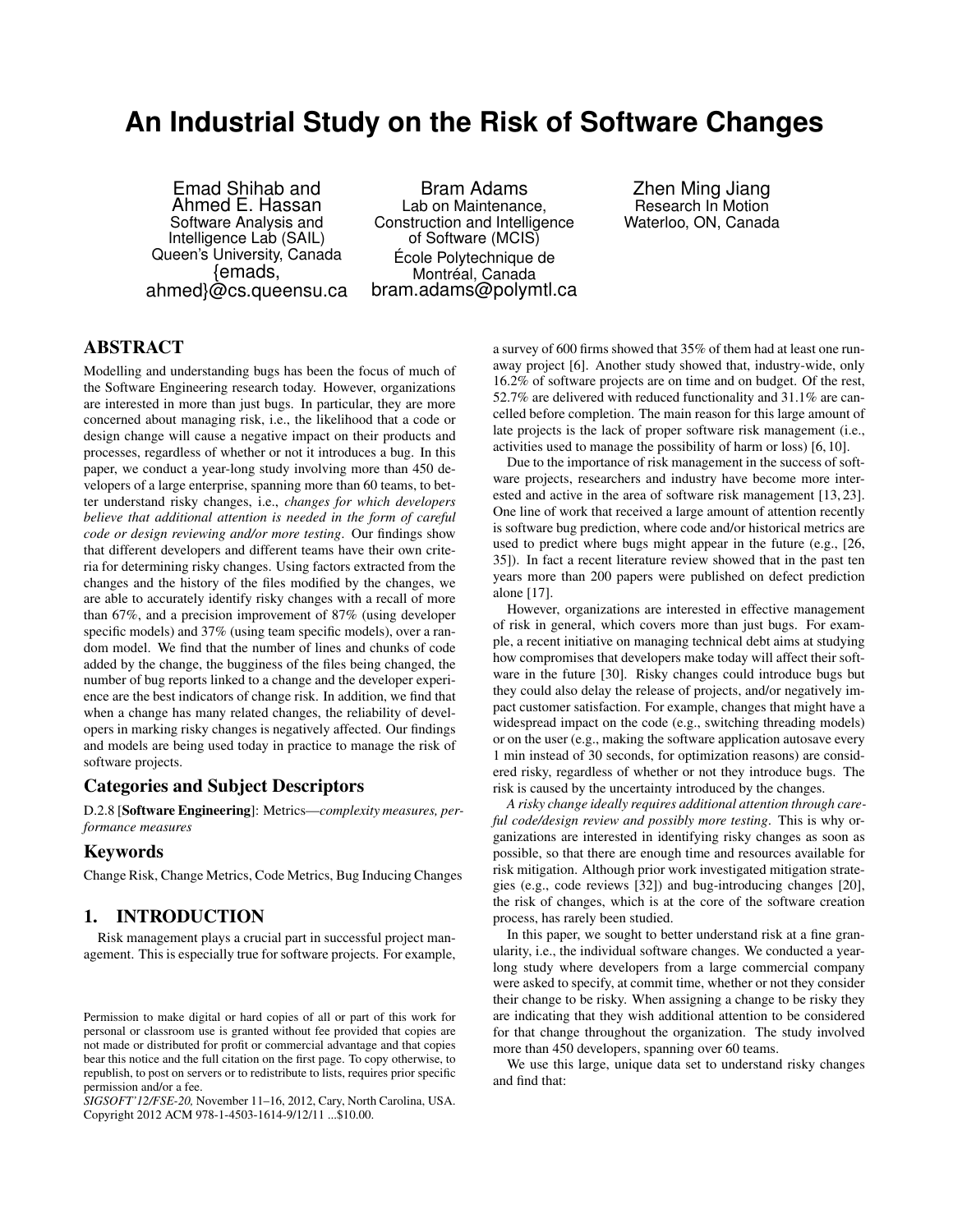- The interpretation of risk varies between different developers and teams. Therefore, prediction models that factor in the developer and/or team that made the change perform considerably better than general prediction models that aim to predict risk. This finding has implications on prior work on bugintroducing changes (e.g., [12, 20, 33]) and for future work related to risky and bug-introducing changes.
- We can build high accuracy models to automatically identify risky changes with a recall of 67% and a precision that is 87% (developer models) vs. 37% (team models) better than a random model. Our industrial partner found these models to be of great value in their risk management processes, especially for changes done by inexperienced developers.
- Each developer and team has their own factors that best model change risk. However, in general, the number of lines and chunks of code added by the change, the bugginess of the files being changed, the number of linked bug reports to a change and the developer experience are the best indicators of change risk.
- Risk and bugginess are related, yet different concepts. In general, developers are accurate when classifying buggy changes as being risky changes. However, changes that have many related changes are more likely to be incorrectly classified.

Organization of the Paper. Section 2 discusses the related work. Section 3 describes the data used in our study, while Section 4 introduces the case study setup. Section 5 presents our preliminary analysis on change risk assignment, followed by the results of our case study in Section 6. Section 7 discusses the differences between bug-introducing and risky changes. Section 8 reflects on the lessons learned and future work. Finally, Section 9 presents the limitations of our study and Section 10 concludes the paper.

# 2. RELATED WORK

The domains most closely related to this paper are software risk management, bug prediction and bug-introducing change prediction.

Software Risk Management. Prior work by Boehm [6] proposed principles and practices of software risk management. In this work, Boehm outlines the six phases (i.e., risk identification, analysis, prioritization, management, resolution and monitoring) of risk management. Dedolph [10] studied the role of software risk management practices at Lucent Technologies in order to understand why risk management is often neglected. He discusses examples of successful risk management. Freimut *et al.* [13] study the implementation of software risk management in an industrial setting. They proposed Riskit, a systematic risk management method, and showed that Riskit provides benefit for the risk management team with acceptable costs.

Our work is different from prior work on software risk management in that we are interested in the risk of one particular change at a time and not the risk of the entire project. Therefore, our work is done at a much finer granularity. Also, prior work on software risk management is concerned about all types of risk in the project, e.g., risk due to technicalities, risk due to personnel and/or risk due to work environment. Although our definition of risk is much wider than bugs alone, we still focus on the risk due to software changes only.

File level bug prediction. Researchers in this domain train prediction models to predict bug-prone locations (e.g., files or directories). Complexity metrics (e.g., McCabe's cyclomatic complexity metric [22] and the Chidamber and Kemerer (CK) metrics suite [8]), size (measured in lines of code) [15,19,21], and the number of prior changes and bugs are good predictors of buggy locations [1, 2, 18, 21, 26, 27, 29, 35].

There are some key differences between the aforementioned work and our work. First, our focus is on modelling risk, not only bugs. Bugs are a special case of risk. Second, we perform our modelling at the change level instead of at the file level. This difference is important. Flagging risky changes makes it easier to address the risk since changes can be flagged while they are still fresh in the developer's mind and fixed before they are integrated with the rest of the code base. In contrast, bug prediction flags files later in the release cycle, at which time a developer may have forgotten the issues surrounding their changes [20]. Furthermore, changes can be easily assigned to the developer who made the change, in contrast to files in bug prediction, which are changed by many developers, making it hard to decide who to assign the file to. Finally, changes provide the necessary context to address the flagged issue, whereas in bug prediction in some cases a bug spans many files that are changed together.

Change level bug prediction. The majority of the change-level related work aims to predict bug-introducing changes. On the other hand, our aim is to understand and identify risky changes (which are a superset of bug-introducing changes).

Sliwerski *et al.* [33] studied bug-introducing changes in Mozilla and Eclipse. They find that bug-introducing changes are part of large transactions and that bug fixing changes and changes done on Fridays have a higher chance of introducing bugs. Eyolfson *et al.* [12] study the correlation between a change's bugginess and the time of the day the change was committed and the experience of the developer making the change. They perform their study on the Linux kernel and PostgreSQL and find that changes performed between midnight and 4AM are more buggy than changes committed between 7AM and noon and that developers who commit regularly produce less buggy changes. Yin *et al.* [34] performed a study that characterizes incorrect bug-fixes in Linux, OpenSolaris, FreeBSD and a commercial operating system. They find that 14.8 - 24.2% of fixes are incorrect and affect end users, that concurrency bugs are the most difficult to correctly fix and that developers responsible for incorrect fixes usually do not have enough knowledge about the code being changed. Kim *et al.* [20] use change features like the terms in added and deleted deltas, terms in directory/file names, terms in change logs, terms in source code, change metadata and complexity metrics to classify changes as being buggy (i.e., bugintroducing) or clean (i.e, not bug-introducing).

Our work complements prior work on bug-introducing changes in a number of ways. First, we use a more general definition of change risk, assigned by developers who make the changes, which includes bug-introducing changes, i.e., bug-introducing changes are a special case of risky changes. Second, we perform our study on a large commercial system, whereas most of the prior work is performed on open source systems. Third, we quantify the effect of factors that indicate risky changes and compare them to those of bug-introducing changes.

Mockus and Weiss [25] assess the risk of Initial Modification Requests, called IMRs, which are groups of code changes, of the 5ESS commercial project. They predict the potential of an IMR to cause a failure (i.e., introduce a bug) using IMR diffusion, size, interval, purpose and experience metrics. Czerwonka *et al.* [9] present their experiences with CRANE, a tool used within Microsoft for failure prediction, change risk analysis and test prioritization.

Our work complements the work by Mockus and Weiss [25] in a number of ways. First, we provide recommendations at a finer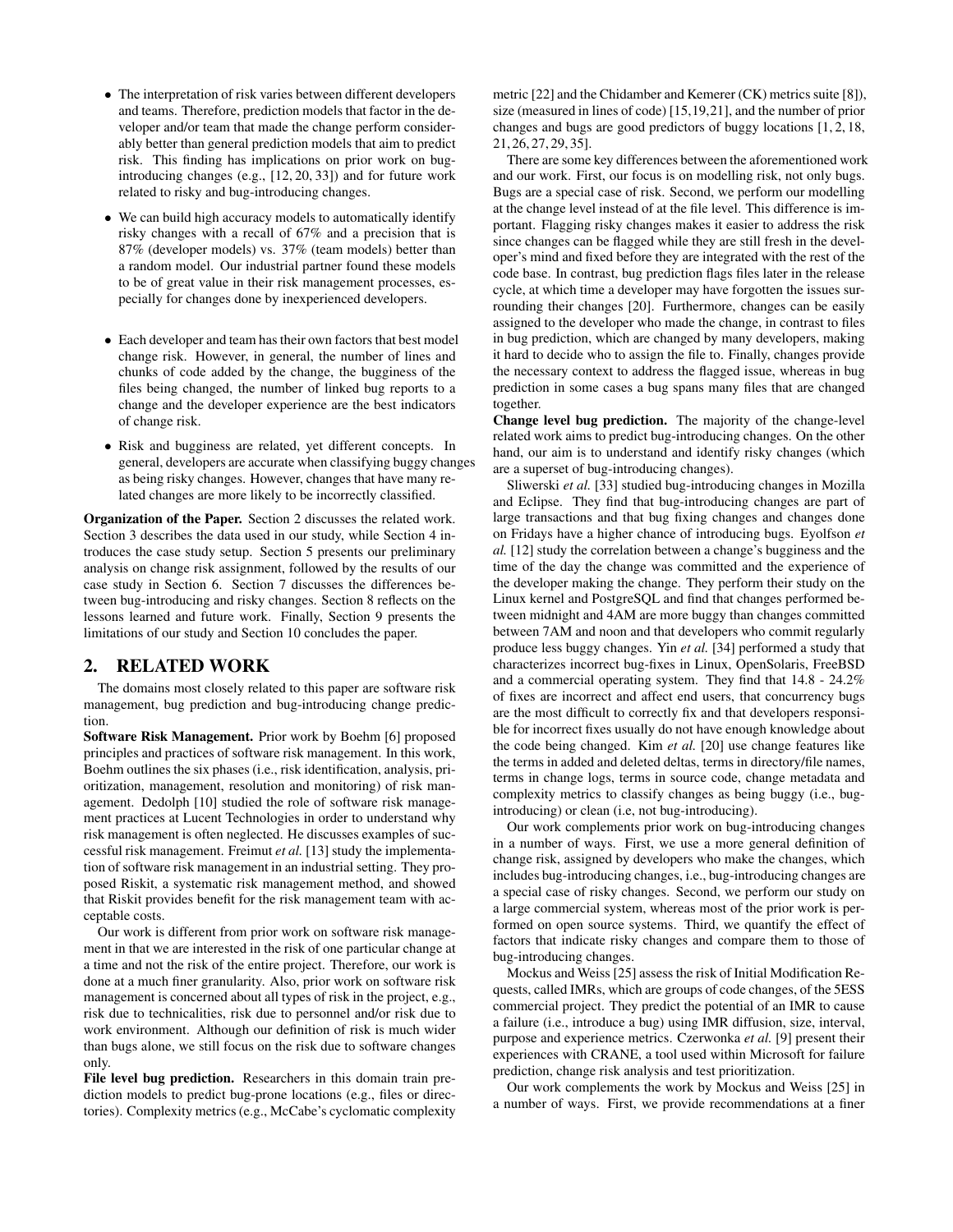granularity (i.e., at the individual change level). Second, our unique data set allows us to study the risk as viewed by the developers making the changes, i.e., the risk is assigned by the individual developers making the changes instead of simply using the potential of change to cause a failure. Third, our work studies the impact of more factors and quantifies the effect of the important factors. Also, our work is different than the work by Czerwonka *et al.* [9] in two ways. First, in their definition of risk, the authors use the likelihood of a change to introduce a bug as a proxy for risk. Second, the authors perform their analysis at the granularity of a binary, which is generally made up of hundreds or thousands of files (i.e., equivalent to an IMR). In contrasts, our work is performed at the change level, a granularity much finer than the binary level. *To the best of our knowledge, our study is the only study that focuses on studying the risk of a change assigned by developers*.

# 3. CASE STUDY DATA

In this section, we describe the software system and the data used in our study.

# 3.1 The Software System

Our study is performed on a large, well established commercial software system. The system is written mainly in Java, with lower-level functionality implemented in the C/C++ language, and is used by tens of millions of users across the globe. The system is developed by many different teams, of which more than 60 were involved with our study, and has been in development for over 20 years. The current size of the code base is in the order of several millions of lines of code.

## 3.2 Change Data

To conduct our study, we used change-level information. Changes (or commits) are submitted to the Source Configuration Management (SCM) system by developers to perform maintenance tasks (e.g., fix bugs) or enhance features (e.g., implement new functionality). A change is done by one developer and may touch one or more files. The SCM stores meta-data about each change, such as the change ID, date and time of the change, the developer's name, the change type (e.g., bug fix?), whether the change fixes a previous change, the files touched and how many lines and chunks of code were added, deleted or modified for each file, together with a short description of the change. For the purpose of our study, an optional field (drop-down menu) was provided for developers to indicate whether they consider their change to be risky or not. By default, the drop-down is blank, indicating an unclassified change. Developers are then given the option to assign the right level of change risk.

*The general rule communicated to all developers regarding risky changes is that a change is considered risky if additional attention like careful code reviewing and possibly more testing is deemed necessary*. On the other hand, a non-risky change is one where the change does not need any special treatment in terms of code review or testing. The change can be safely integrated into the code without having any (expected) negative impact.

The change data was extracted and parsed in order to extract different factors that we use to perform our study. The factors are detailed later in Section 4.

#### 3.3 Summary of Data

We observed and collected changes made between December 2009 and December 2010. Our final data set contained changes made by over 450 unique developers, spanning more than 60 different teams. For the most part, each team was responsible for one

component. In rare cases, large components were assigned multiple teams (e.g., the multimedia component would have two teams, an audio team and a video team). Since assigning the risk to changes is optional, we found that, on average, developers assigned risk to more than 40% of all the changes they submitted. After removing sync and branch changes (which did not modify any code), our final data set contained a total of over 7,000 changes with risk assigned.

Given the fact that such data is rarely available to researchers, we were extremely grateful to have such a rich data set to perform our study. Due to confidentiality restrictions, we are not able to be more specific about the exact numbers or provide any more details about the used data. That said, we believe that the details given provide sufficient context about our study.

# 4. CASE STUDY SETUP

We begin by presenting the various factors used to study the risk of changes. Then, we describe the modelling techniques used and our evaluation criteria for the generated models.

The goal of our study is to better understand risky changes, so that they can be addressed by practitioners and their risk can be mitigated. In particular, we would like to identify risky changes and determine which factors are associated with them. We formalize our study into the following research questions:

## RQ1 Can we effectively identify risky changes?

## RQ2 Which factors play an important role in identifying risky changes? What is the effect of these factors on the riskiness of a change?

To answer the aforementioned questions, we study a number of factors that we use to empirically study risky changes.

#### 4.1 Studied Factors

Table 1 shows all of the factors used in our study. For each factor, we provide its type (e.g., numeric), an explanation of the factor and the rationale for using the factor in our study.

We group the studied factors into six different dimensions:

Time: The main motivation for using this dimension is to study whether the time when changes are made has an impact on their risk, since prior work used time factors to model bug introducing changes in Open Source software [12, 33] .

Size: Prior work showed that churn is a good indicator of bugginess at the file [28] and IMR [25] level. IMRs consist of multiple Modification Requests (MR), which are made up of multiple changes, hence they are at a much coarser granularity than our changes. We investigate whether the size of a change (measured in number of added, deleted and changed lines) is also a good indicator of change risk. Furthermore, we use size as a proxy for complexity since prior work showed that complexity measures are highly correlated with size [15]. In addition to counting the number of lines, we also consider the number of locations (i.e., chunks) that these lines were spread over.

Files: Prior work showed that process metrics, such as the number of prior bugs, are a good indicator of future bugs [26, 35]. Therefore, this dimension considers the history of the files being modified by the change. For example, if a file has been changed many times in the past, then a change that modifies this file may be more risky. Since most other metrics only provide a snapshot view at the time the change was made, using the history of the files modified by the change is a way of incorporating history into our change risk models.

Code: The motivation behind using the code dimension is to study whether the code being modified (e.g., API code) by the change is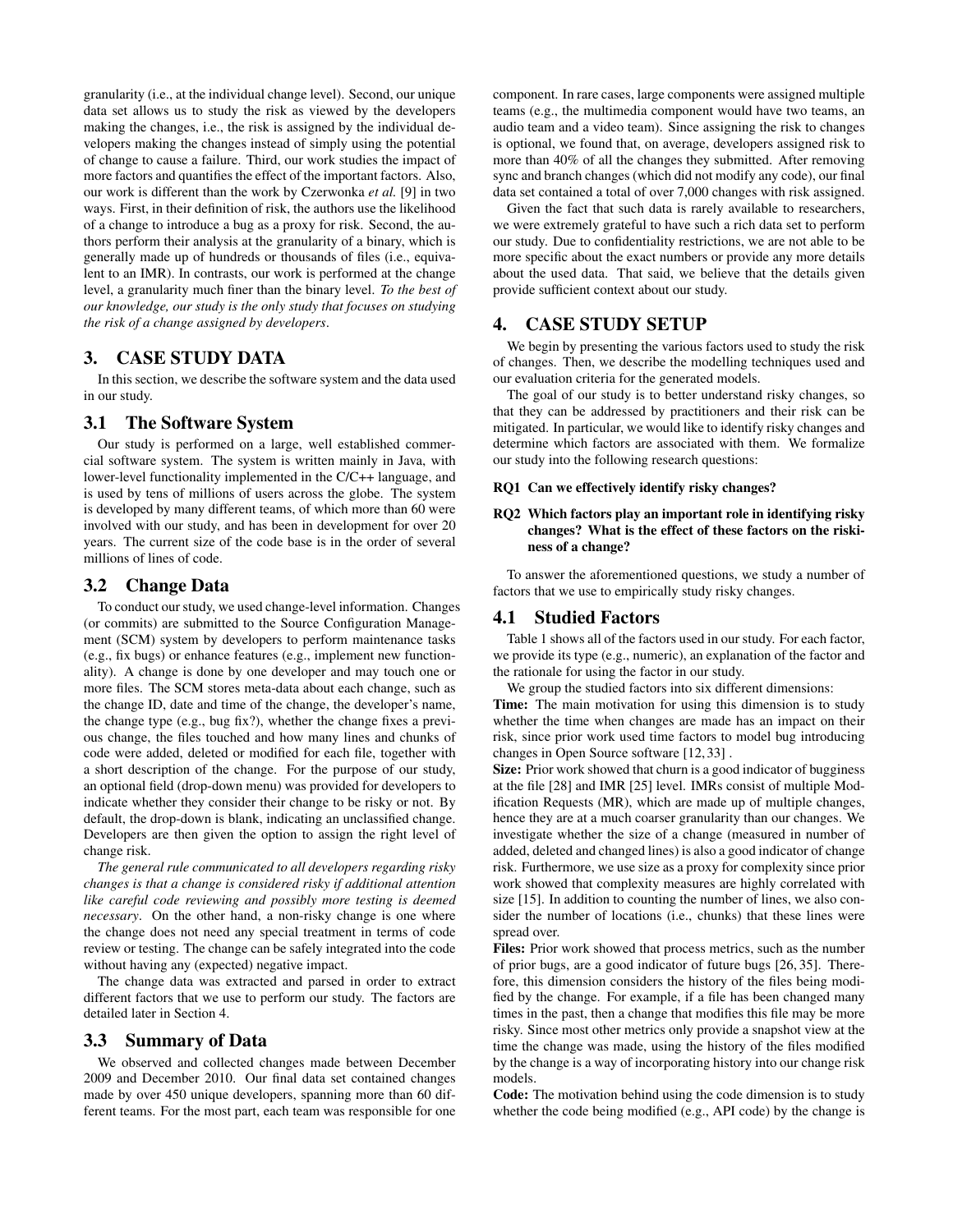a good indicator of whether or not a change is risky. Since the software system under study is written in different programming languages, we introduced four boolean variables that indicate whether or not a change modifies Java code, C++ code, other code (e.g., html or xml pages) or API code. The type of code being modified provides insight into whether the change deals with application layer code or lower level OS code. The file extension was used to determine the type of changed code.

Purpose: Prior work showed that the purpose of an IMR (e.g., whether it was a bug fixing change) is a good indicator of its failure potential [25]. We study whether the purpose of a change impacts its risk.

Personnel: Prior work showed that the experience of the developers changing an IMR is a good indicator of its risk [25]. Therefore, we also investigate the impact of the developer experience in identifying risky changes.

In total, we extracted 23 different factors that covered six different dimensions. It is important to note that all of our factors can be easily extracted from the change log stored in widely available source code control repositories. This was pointed out by the industrial partner to be a major advantage of this work and makes this work applicable to any company or project that uses source code control repositories.

## 4.2 Logistic Regression Models

In this work, we are interested in identifying risky changes and determining which factors best indicate risky changes. Similar to prior work [35], we use a logistic regression model. A logistic regression model correlates the independent variables (i.e., the 23 factors in Table 1) with the dependent variable (i.e., whether or not a change is risky).

The output of our logistic regression model is a probability (between 0 and 1) of the likelihood that a change is risky. Then, it is up to the user of the output of the logistic regression model to determine a threshold at which she/he will consider a change as being risky. Generally speaking, a threshold of 0.5 is used. For example, if a change has a likelihood of 0.5 or higher, then it is considered risky, otherwise it is not.

However, the threshold is different for different data sets and the value of the threshold affects the precision and recall values of the prediction models. In this paper, we determine the threshold for each model using an approach that examines the tradeoff between type I and type II errors [25]. Type I errors correspond to files that are identified as being risky, while they are not. Having a low logistic regression threshold (e.g., 0.01) increases type I errors: a higher fraction of identified changes will not really be risky. A high type I error leads to a waste of resources since many non-risky changes need to be reviewed in vain. On the other hand, the type II error is the fraction of risky changes that are not identified as being risky when they should be. Having a high threshold can lead to large type II errors, and thus missing many risky changes.

To determine the optimal threshold for our models, we perform a cost-benefit analysis between the type I and type II errors. Similar to previous work [25], we vary the threshold value between 0 to 1, in increments of 0.01, and use the threshold where the type I and type II errors are equal. We report the thresholds used for each model in the results tables of Sections 5 and 6.

Initially, we built the logistic regression model using all 23 factors. Having a large number of factors is beneficial since it allows us to conduct a comprehensive study (i.e., take into account many factors in our models). However, using many factors in our models introduces the risk of having issues due to multi-collinearity. Multicollinearity is caused by having highly correlated factors in a single model, making it difficult to determine which factors are actually

|  | Table 2: Confusion Matrix |  |
|--|---------------------------|--|
|  |                           |  |

|                      |    | <b>True class</b>    |
|----------------------|----|----------------------|
| <b>Classified as</b> |    | Breakage No Breakage |
| <b>Breakage</b>      | TP | FP                   |
| No Breakage          | FN | TN                   |

causing the effect being observed and introducing high variance to the corresponding coefficients [7]. To alleviate such collinearity issues, we employ feature selection [14] to remove all redundant (i.e., highly correlated) factors from our models. In particular, we use the cfs selector [16], which performs the feature selection based on correlation and entropy. To ensure that the effect of the independent variables is statistically significant, we perform an ANOVA analysis and retain all variables with p-value  $< 0.05$ . We provide a list of the factors used in our models in Tables 6 and 7.

#### 4.3 Evaluating the Accuracy of Our Models

We use two criteria to evaluate the performance of the logistic regression models: Predictive Power and Explanative Power.

#### *4.3.1 Explanative Power*

Explanative power ranges between 0-100%, and quantifies the variability in the data explained by the model, i.e., how well the model fits the data. When calculating the explanative power, the model is built using all of the data (i.e., we do not split the data into training and testing sets). In addition, we report and compare the variability explained by each factor used in the model, to determine which of the factors are most important. The relative importance of each factor is determined by comparing its explained variability to that of the other factors in the model.

#### *4.3.2 Predictive Power*

Predictive power measures the accuracy of the model in modelling the risk of a change. We calculate recall and relative precision based on the classification results in the confusion matrix (shown in Table 2).

Recall: is the percentage of correctly classified risky changes relative to all of the changes that are actually risky: Recall  $= \frac{TP}{TP + FN}$ . A recall value of 100% indicates that every risky change was classified as being risky.

Relative Precision: is the improvement in precision by our prediction model over the precision of a baseline model. In our case, the baseline model is a model that randomly predicts risky changes. For example, if a baseline model randomly predicts risky changes and achieves a precision of 20%, while our proposed prediction model achieves a precision of 40%, then the relative precision is given as  $\frac{40}{20} = 2X$ . In other words, using our model provides twice the precision of the baseline model. The higher the relative precision value the better the model is at classifying risky changes. We use relative precision instead of actual precision for confidentiality reasons, since precision allows one to infer the ratio of riskychanges in our dataset.

When evaluating the predictive power of our models, we employ 10-fold cross validation [11], where the data set is divided into 10 sets, each containing 10% of the data. One set serves as the testing data and the remaining nine sets are used as training data. The model is trained using the training data and its accuracy is tested using the testing data. In our results, we report the average from the 10-fold cross validation.

## 5. PRELIMINARY ANALYSIS

Prior to delving into our case study, we discuss our initial findings concerning change risk assignment. We started our analysis by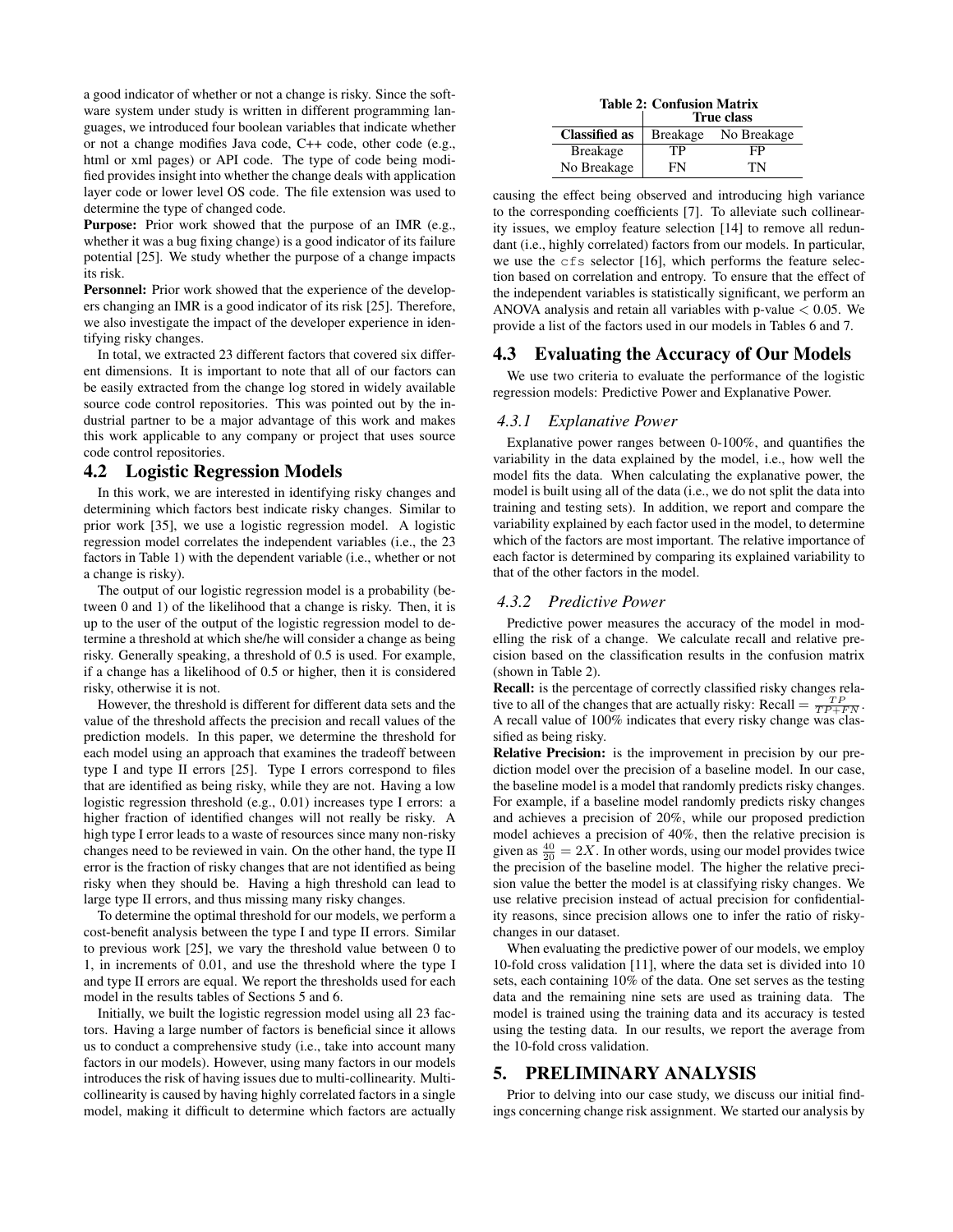|           | Dim. Factor                    | <b>Type</b>        | <b>Explanation</b>                                                                                                                                                                       | Rationale                                                                                                                                                                             |
|-----------|--------------------------------|--------------------|------------------------------------------------------------------------------------------------------------------------------------------------------------------------------------------|---------------------------------------------------------------------------------------------------------------------------------------------------------------------------------------|
|           | Hour                           | Numeric            | Time when the change was made, measured in<br>hours $(0-23)$ .                                                                                                                           | Changes performed at certain times in the day, e.g., late<br>afternoons, might be done by over-worked or less aware<br>developers, hence, these changes may be more risky [12].       |
| Time      | Weekday                        | Numeric            | Day of the week (e.g., Mon, Tue) when the change<br>was performed.                                                                                                                       | Changes performed on specific days of the week (e.g., Fri-<br>days) are not as carefully examined and might be more<br>risky [33].                                                    |
|           | Month<br>day                   | Numeric            | Calendar day of the month (1-31) when the change<br>was performed.                                                                                                                       | Changes performed during specific periods, i.e., begin-<br>ning, mid or end of the month might be rushed to meet<br>end-of-the-month quotas and are likely to be more risky.          |
|           | Month                          | Numeric            | Month of the year $(0-11)$ when the change was per-<br>formed.                                                                                                                           | Changes performed in specific months, e.g., later in the<br>year or during holiday months like December, when less<br>developers and expertise are available, might be more<br>risky. |
|           | Lines<br>Added                 | Numeric            | The number of lines added as part of the change.                                                                                                                                         | Changes that add more lines add new functionality that<br>has not been tested as thoroughly, therefore, they might<br>be more risky.                                                  |
|           | Chunks<br>Added<br>Lines       | Numeric<br>Numeric | The number of chunks (i.e., different sections)<br>added as part of the change.<br>The number of lines deleted as part of the change.                                                    | Changes that add more chunks, <i>i.e.</i> , are more spread out,<br>are harder to make and hence are considered more risky.<br>Changes that delete more code might remove too much or |
|           | Deleted                        |                    |                                                                                                                                                                                          | remove code incorrectly, making the change more risky.                                                                                                                                |
| Size      | Chunks                         | Numeric            | The number of chunks <i>(i.e., different sections)</i>                                                                                                                                   | Changes that delete more chunks, <i>i.e.</i> , are more invasive,                                                                                                                     |
|           | Deleted                        |                    | deleted as part of the change.                                                                                                                                                           | are harder to make and are more risky.                                                                                                                                                |
|           | Lines<br>Modi-<br>fied         | Numeric            | The number of lines modified as part of the<br>change.                                                                                                                                   | Changes that modify more lines have a higher chance of<br>making incorrect changes and are therefore more risky.                                                                      |
|           | <b>Chunks</b><br>Modi-<br>fied | <b>Numeric</b>     | The number of chunks ( <i>i.e.</i> , different sections)<br>modified as part of the change.                                                                                              | Changes that modify more chunks, i.e., are more invasive,<br>are harder to make and are considered more risky.                                                                        |
|           | Churn                          | Numeric            | The total number of lines added, deleted and mod-<br>ified as part of the change.                                                                                                        | Changes that have high churn are harder to make and are<br>considered more risky [28].                                                                                                |
|           | Number<br>of Files             | Numeric            | The number of files modified by the change.                                                                                                                                              | Changes that touch more files require a higher degree of<br>knowledge of the different files and are therefore more<br>risky [18, 33].                                                |
|           | No. file<br>devs               | Numeric            | The number of unique developers that modified the<br>changed files. If a change modifies multiple files<br>we use the number of developers of the file that<br>has the most developers.  | Files that have been changed by many developers are hard<br>to modify. A change that touches a file that has been mod-<br>ified by many different developers is more risky [5].       |
| Files     | No. file<br>changes            | Numeric            | The number of past changes to the files modified<br>by the change. If a change modifies multiple files,<br>we use the number of changes of the file with the<br>most past changes.       | Files that are changed often are hard to modify. A change<br>that touches such a file is more risky [26].                                                                             |
|           | No. file<br>fixes              | Numeric            | The number of past bug fixes to the files modified<br>by the change. If a change modifies multiple files,<br>we use the number of bug fixes of the file with the<br>most past bug fixes. | Files that are fixed often tend to be buggy. A change that<br>touches such files is more risky [35].                                                                                  |
|           | File<br>buggi-<br>ness         | Numeric            | The ratio of bug fixes to total changes of a file. If<br>a change touches more than one file, we use the<br>value of the file with the largest file bugginess.                           | Files may be changed often to make additions or general<br>improvements, however if most of those changes are fixing<br>bugs, then a change that touches such files is more risky.    |
|           | Modify<br>Java                 | Boolean            | Indicates whether the change modifies Java code.                                                                                                                                         | Changes that modify code are changing application be-<br>haviour and hence are more/less likely to be risky.                                                                          |
| Code      | Modify<br><b>CPP</b>           | <b>Boolean</b>     | Indicates whether the change modifies C++ code.<br>For this project, only low-level functionality was<br>implemented in C++.                                                             | Changes that change low-level functionality are more<br>risky.                                                                                                                        |
|           | Modify<br>Other                | <b>Boolean</b>     | Indicates whether the change modifies anything<br>other than Java and $C++$ code, e.g., documentation<br>files.                                                                          | Changes that do not change code are less risky.                                                                                                                                       |
|           | Modify<br>API                  | <b>Boolean</b>     | Indicates whether the change modifies any APIs.                                                                                                                                          | Changes that modify APIs can potentially affect all client<br>code using the API, hence they are more likely to be risky.                                                             |
| Purpose   | <b>Bug</b><br>Fix?<br>No. of   | Boolean<br>Numeric | Indicates whether the change fixes a bug.<br>Indicates the number of bug reports that are linked                                                                                         | Changes that fix a bug are more complex and are therefore<br>more risky [33].<br>Changes that are linked to multiple bug reports need to                                              |
|           | Linked<br>Bug<br>Reports       |                    | to the change.                                                                                                                                                                           | make larger changes and are therefore more risky.                                                                                                                                     |
|           | Dev.                           | Numeric            | Indicates the experience of the developer who                                                                                                                                            | Changes done by experienced developers are less risky [5].                                                                                                                            |
| Personnel | Experi-<br>ence                |                    | made the change. Experience is measured as the<br>number of previous changes (from the start of the<br>project) done by the developer.                                                   |                                                                                                                                                                                       |

## Table 1: Factors Used to Study Risky Changes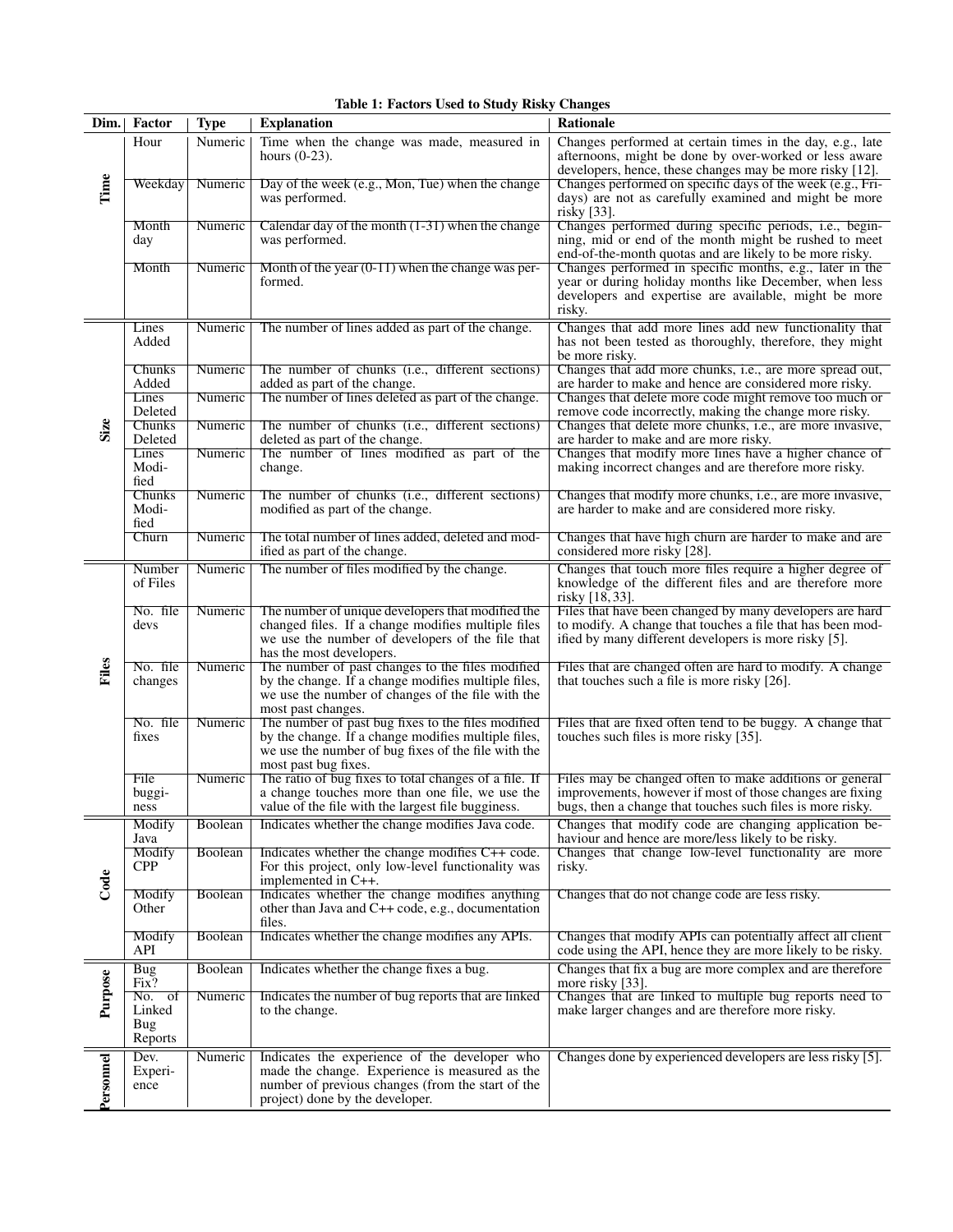Table 3: Role of Developer and Team Name on Change Risk Classification

|                                                                                          |                         | <b>Predictive Power</b> |                         | <b>Explanative</b><br>Power |
|------------------------------------------------------------------------------------------|-------------------------|-------------------------|-------------------------|-----------------------------|
| Component                                                                                | Precision               | Recall                  | Thresh.                 | Deviance<br>Explained       |
| <b>All Factors</b><br>All Factors +<br><b>Team</b><br>All Factors +<br><b>Developers</b> | 1.32X<br>1.42X<br>1.72X | 59.4%<br>67.5%<br>77.5% | 0.482<br>0.496<br>0.496 | 4.4%<br>14.2%<br>32.6%      |

building a general model based on the changes of all the developers combined, similar to prior work (e.g., [20]). The results of the model are shown in the first row (labeled "All Factors") of Table 3. This table also contains the threshold value used for the logistic regression prediction model that we determined based on the training data set (not the testing data set).

Our findings show that our model achieves good predictive power (i.e., precision and recall), however, the explanative power of the model is very low. We qualitatively examined a random subset of 50 risky changes to try and understand this low explanative power. We found that, although all developers were given the same criteria to label risky changes, the concrete interpretation of risk is ultimately a concept that depends on the individual developers and teams. For example, teams that worked on application-level code were less likely to mark their changes risky unless they were large. On the other hand, members of the UI team would mark their changes risky if they thought that their changes would impact other parts of the code, regardless of the size of the change. The same was observed for developers as well, each had their own criteria for marking risky changes.

Following this finding, we decided to investigate whether or not the team and the developer assigning the risk played a role in the assigned change risk. In our case, a team is composed of multiple developers and each team works on one component. We added the team name to the initial model as an additional factor. The results were much better, as shown in the second row of Table 3 (labeled "All Factors + Team"). Adding the team name improves both predictive and explanative power, indicating that when the risk of a change is considered one needs to discriminate between changes from different teams. Next, we added the developer name to the model containing all factors, as shown in the third row of Table 3 (labeled "All Factors + Developers"). We observe that adding the developer name to the model improves the predictive and explanative power even further.

Our findings here show that, although all developers where given the same rule to classify risky changes, the risk assigned to a change depends on the developer that is assigning the risk and the team that the developer belongs to. Based on these findings we recommend that developer or team specific models should be built when modelling change risk. Building one model to model the risk of *all* changes (i.e., changes from different developers) is not an effective solution.

*Even when all developers are given the same rule to classify risky changes, the risk of a change varies and depends on the developer that is assigning the risk and the team that the developer belongs to.*

✟

 $\overline{a}$ 

 $\searrow$ 

# 6. CASE STUDY

In this section, we answer the research questions posed earlier. In particular, we examine the accuracy of our approach in identifying risky changes. Then, we determine the most important factors when identifying risky changes, as well as the specific impact of the factors.

# RQ1. Can we effectively identify risky changes?

Motivation: In order to address and assign the proper quality assurance efforts, we need to be able to effectively identify risky changes. Our goal is to examine whether it is feasible to build accurate models that flag risky changes.

Approach: In the previous subsection, we showed that the team and the developer play a major role in the accuracy of the change risk models. Therefore, we now build specific models at two levels: the *developer level* and the *team level*. At the developer level, we build a specific model for each developer (instead of one global model with the developer name as an independent variable). At the team level, we build a specific model for each team. Since these models are tailored to the individual teams and developers, we expect them to be more accurate than a global model that does not consider the team or developer.

In order to build the logistic regression models, we need to make sure that enough data was available for each developer. Therefore, we selected developers who made at least 20 changes over the year studied. Since we are building developer-specific models, we also require that a developer has both risky and non-risky changes. This is needed to train our models (i.e., we cannot train a good model using only risky changes or only non-risky changes). Therefore, we required that at least 20% of a developer's changes belong to either class, risky or non-risky. Then, we ranked the developers based on the total number of changes they committed and built models for the top 10. Ideally, we would want to make predictions for the developers with the most committed changes, since a manual risk assessment would be too time consuming for them. For developers that have fewer changes, manual examination might be a viable solution.

For the team models, we aggregated developers based on the team that they belong to. We ranked the teams based on the total number of changes and built models for the top 10 teams. Teams that have the most changes will benefit the most from our models since manual risk assessment of their changes will be a resource intensive task. As mentioned earlier for developers, for teams that have fewer changes, manual examination might be a viable solution.

Results - Developer Level: Table 4 shows the predictive and explanative power results for the top 10 developers. In terms of predictive power, our models achieved very promising results. On average the model achieves 1.87X relative precision (or a 87% improvement in precision over the baseline model), while achieving an average recall of 67.7%.

On average, the explanative power of our models is 20.8%. This explanative power is comparable to models that have been built in previous work to predict post-release bugs in files [3, 7].

Results - Team Level: Table 5 presents the results for the team level models. On average, the team level models achieve a relative precision of 1.37X and an average recall of 67.9%. In terms of explanative power, the team level models achieve an average explanative power of 13.3%.

As suggested by our preliminary analysis, the developer models outperform the team models in terms of predictive and explanative power. The main reason for this is the fact that the team models are less specific, since they incorporate changes from more developers.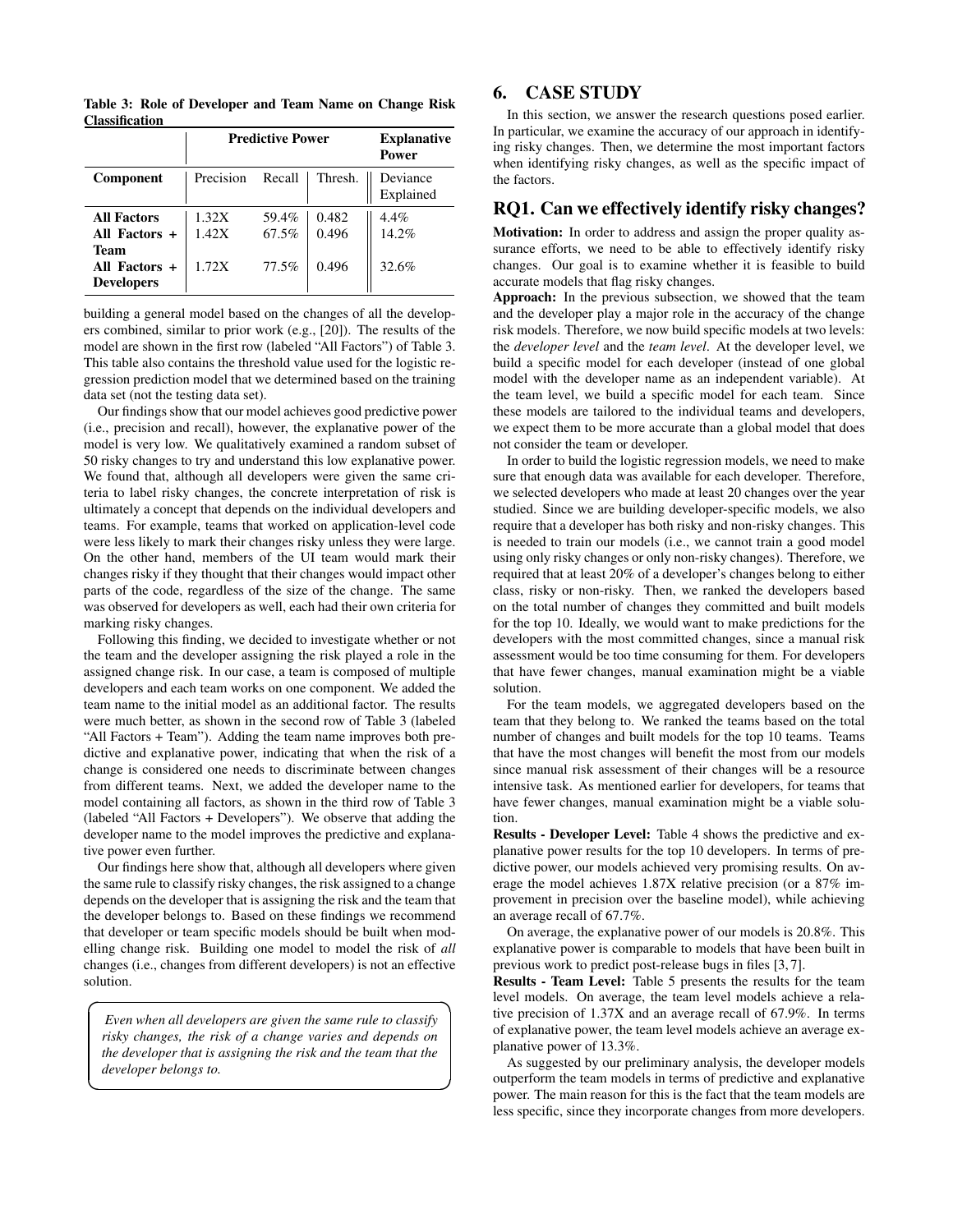Table 4: Performance of Developer-Level Change Risk Classification

|                  |           | <b>Predictive Power</b> |         | <b>Explanative</b><br>Power |
|------------------|-----------|-------------------------|---------|-----------------------------|
| Dev.             | Precision | Recall                  | Thresh. | Deviance                    |
|                  |           |                         |         | Explained                   |
| Dev1             | 1.58X     | 66.8%                   | 0.464   | 22.6%                       |
| Dev <sub>2</sub> | 1.50X     | 55.1%                   | 0.43    | 22.0%                       |
| Dev <sub>3</sub> | 2.03X     | 64.1%                   | 0.32    | 15.3%                       |
| Dev4             | 2.76X     | 75.5%                   | 0.302   | 42.6%                       |
| Dev <sub>5</sub> | 1.69X     | 76.6%                   | 0.544   | 12.3%                       |
| Dev <sub>6</sub> | 1.61X     | 64.9%                   | 0.518   | 18.5%                       |
| Dev <sub>7</sub> | 1.28X     | 48.0%                   | 0.394   | 8.0%                        |
| Dev <sub>8</sub> | 1.82X     | 65.2%                   | 0.416   | $19.9\%$                    |
| Dev9             | 1.72X     | 81.8%                   | 0.55    | 27.4%                       |
| Dev10            | 2.72X     | 77.8%                   | 0.482   | 19.0%                       |
| Avg.             | 1.87X     | 67.6%                   |         | 20.8%                       |

However, an advantage of team level models is that they are more practical, since we would need less models to be built (all developers of a team could share the same model). More importantly, team level models can be used by new developers who join the team; this is not possible with developer models.

Final Remarks: Another point worth addressing is the fact that relative precision values range between 1.5X - 2.76X for developers, and 1.09X - 1.76X for teams, and recall values range between 48.0 - 81.8% for developers, and 57.2 - 80.9% for teams. This range is due to the fact that different developers and teams have a different distribution of risky to non-risky changes. For example, Dev4 had more changes and a better balance of risky to non-risky changes than Dev7. Therefore, our prediction models were able to provide better accuracy for Dev4 than Dev7. That said, we believe that the average improvements provided by our prediction models are high enough to make them useful in practice.

*We can accurately identify risky changes, achieving average recall of 67% and precision improvement of 87% (for developer models) and 37% (for team models), over a baseline model.*

✟

✠

☛

 $\searrow$ 

# RQ2. Which factors play an important role in identifying risky changes? What is the effect of these factors on the riskiness of a change?

Motivation: In addition to identifying risky changes with high accuracy, we are interested in knowing which factors are good indicators of risky changes and by how much these factors affect the riskiness of a change. Knowing which and by how much each factor relates to risky changes helps practitioners determine what factors they should consider carefully when determining which changes to carefully examine.

Approach: To study the importance of the factors in the prediction models, we perform an ANOVA analysis and examine the relative contribution (in terms of explanative power) of each factor to the logistic regression model.

In addition, similar to prior work [24], we measure the effect of each factor by building a model where all metrics are set to their median values (boolean factors are set to 0). Then, we double the median (boolean factors are set to 1) of one of the factors (while holding all other factors at their median values) and measure the difference in the modeled probabilities. The effect of a factor can be positive or negative. A positive effect indicates that a higher level of a factor corresponds to an increase in change risk, while a negative effect indicates that a higher level of a factor corresponds to a decrease in change risk.

The analysis is done for the models of the top 10 developers and teams mentioned in Tables 4 and 5, respectively. However, due to space limitations, we only show the results for the developers and teams 1, 5 and 10 in details since they represent the high, medium and low range of the top 10 developers and teams. Afterwards, we summarize and discuss all of the models in general.

Results - Developer Level: Table 6 shows the most important factors for Dev1, Dev5 and Dev10. Only the factors used in the final model (i.e., after applying feature selection and checking for statistical significance) are shown. The Explanative Power column shows the variability explained by each factor. The higher the deviance explained of the factor, the more important it is to the model. We use this measure as a way of gauging the importance of the factors. For example, for Dev1 the "Chunks Added" factor is the most important factor in determining the risky changes. This means that if a future change is made by Dev1 and there are many "Chunks Added", one has to be cautious about the change since it likely a high risk change.

The Effect column in Table 6 shows the effects of each factor for Dev1, Dev5 and Dev10. All of the factors have a strong positive effect with change risk. Comparing the different factors shows that for Dev1, the number of bug reports linked to a change (e.g., the change addresses a major bug or multiple bugs) has the strongest relationship with change risk. For Devs5 and 10, the number of code lines added also has a strong positive relationship with change risk. In addition, file bugginess has an extremely large positive relationship with change riskiness for Dev10.

Results - Team Level: Table 7 shows the most important factors for Team1, Team5 and Team10. In all three models, code additions (either the number of code chunks added or lines added) are strong indicators of risky changes. Once again, we find that all of the factors have a positive effect with risky changes, i.e., higher values indicate higher risk. For Team1, the number of bug reports linked to a change has a strong effect on risky changes. For Team5, we find that the number of fixes to the file modified by the change has the strongest effect. We were not able to calculate the effect for the hour metric, since doubling the median does not make sense (i.e., doubling hour 23 to be 46 does not make sense). For Team10, we find that the number of lines added and file bugginess both have a strong and positive relationship with change risk.

From the aforementioned results, we make two noteworthy observations. First, each developer and team has their own set of factors that best predict the risk of their changes. Second, the models are very simple, containing at most 3 or 4 factors. This simplicity makes these models more attractive to practitioners, who can easily apply and interpret such simple models in practice.

Results - Summary In addition to providing the important metrics for developers and teams 1, 5 and 10, we provide a summary of the important factors in each dimension for all of the 10 studied developers and teams in Table 8. The most important factor in each dimension is shown in the column labeled "Most Important Factor". The "Importance" column shows the number of the top 10 developers that a dimension was important for. For example, the lines added factor was the most important factor for 7 of the top 10 developers (as shown in the second row of Table 8). On the other hand, factors in the time dimension were not important for any of the top 10 developers.

From Table 8 we observe that, for both developer and team levels, the most important dimensions are the size and file dimensions,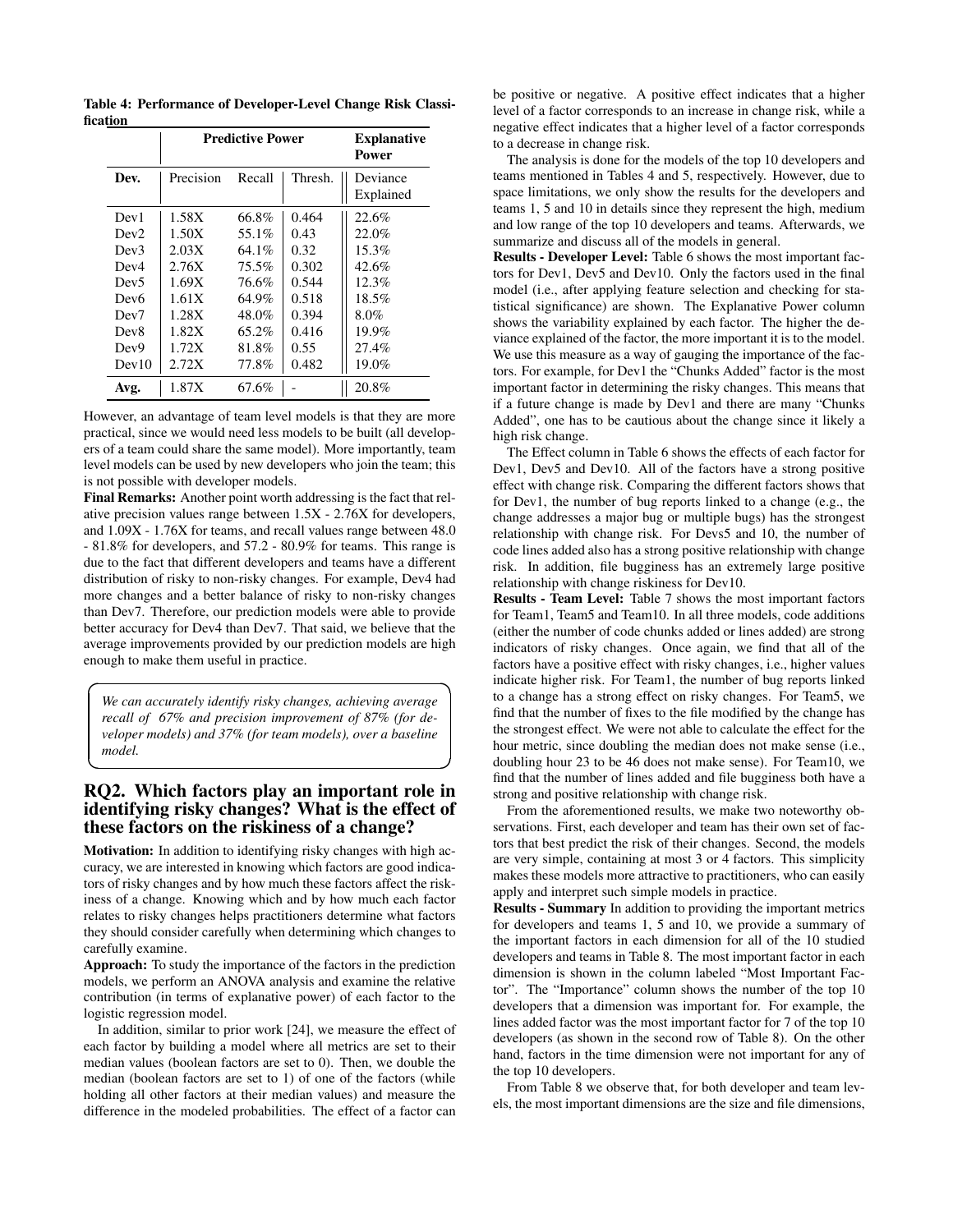Table 5: Performance of Team Level Change Risk Classification

|                   | <b>Predictive Power</b> |          |         | <b>Explanative</b><br>Power |
|-------------------|-------------------------|----------|---------|-----------------------------|
| Component         | Precision               | Recall   | Thresh. | Deviance<br>Explained       |
| Team1             | 1.76X                   | 57.2%    | 0.448   | $6.9\%$                     |
| Team2             | 1.57X                   | 80.9%    | 0.524   | 22.6%                       |
| Team <sub>3</sub> | 1.28X                   | $60.5\%$ | 0.486   | 7.38%                       |
| Team4             | 1.15X                   | 77.3%    | 0.588   | $9.0\%$                     |
| Team5             | 1.14X                   | 57.7%    | 0.502   | 5.6%                        |
| Team6             | 1.09X                   | 79.4%    | 0.59    | $10.0\%$                    |
| Team7             | 1.69X                   | 65.6%    | 0.478   | 15.6%                       |
| Team8             | 1.43X                   | 69.9%    | 0.508   | 16.6%                       |
| Team9             | 1.30X                   | 69.3%    | 0.506   | 25.33%                      |
| Team10            | 1.25X                   | 71.2%    | 0.534   | 13.9%                       |
| Avg.              | 1.37X                   | 67.9%    |         | 13.3%                       |

| Table 6: Most Important Factors for Devs1, 5 and 10 |  |  |  |  |  |  |  |
|-----------------------------------------------------|--|--|--|--|--|--|--|
|-----------------------------------------------------|--|--|--|--|--|--|--|

| Model            | Metric                                                                                 | <b>Explanative Effect</b><br>Power |                              |
|------------------|----------------------------------------------------------------------------------------|------------------------------------|------------------------------|
| Dev1             | Chunks Added*<br>Chunks Deleted**<br>Chunks Modified*<br>No. of Linked Bug<br>Reports* | 11.7%<br>5.8%<br>2.8%<br>2.3%      | 142%<br>120%<br>131%<br>162% |
| Dev <sub>5</sub> | Lines Added**                                                                          | 12.3%                              | 274%                         |
| Dev10            | Lines Added*<br>File Bugginess**                                                       | 9.8%<br>$9.2\%$                    | 268%<br>1114%                |

 $(p < 0.001$  \*\*\*;  $p < 0.01$  \*\*;  $p < 0.05$  \*)

with the number of lines of code added, number of chunks of code added, number of files and file bugginess being the most important factors within these dimensions. Purpose (No. of linked bug reports) and Personnel (Dev. experience) factors are the next most important dimensions, with code (modify CPP, for team level) and time (hour, for team level) dimensions being the least important.

*The number of lines and chunks being added, the bugginess of the files being changed, the number of linked bug reports to a change and the developer experience are the most important indicators of risky changes.*

✟

#### )<br>-7. DISCUSSION

☛

The majority of prior work (e.g., [12, 20]) used bug-introducing changes as a measure of risky changes. However, we argue that risky changes are more than just bug-introducing changes. We believe that risky changes encompass bug-introducing changes as well as other changes that may have a high impact on the software product and/or its users.

To better understand this difference, we compare risky changes to bug-introducing changes by comparing the factors that best indicate risky changes and bug-introducing changes, as well as by analyzing the classification of bug-introducing changes.

## 7.1 Factors used to indicate bug-introducing and risky changes

Similar to the preliminary analysis in Section 5, we build a global model that includes the risky changes from all developers and we

| Table 7: Most Important Factors for Teams1, 5 and 10 |  |  |  |  |
|------------------------------------------------------|--|--|--|--|
|------------------------------------------------------|--|--|--|--|

| Model  | <b>Metric</b>                    | <b>Explanative Effect</b><br>Power |      |
|--------|----------------------------------|------------------------------------|------|
|        | Chunks Added**                   | $3.99\%$                           | 137% |
| Team1  | No. of Linked Bug                | 1.68 $%$                           | 195% |
|        | Reports**                        |                                    |      |
|        | Number of Files*                 | 1.21%                              | 174% |
|        | Chunks Added**                   | 3.08%                              | 120% |
| Team5  | No. File Fixes**                 | $1.8\%$                            | 125% |
|        | $H$ <sub>O</sub> ur <sup>*</sup> | 0.75%                              |      |
|        | Lines Added***                   | 11.7%                              | 134% |
| Team10 | File Bugginess*                  | $2.2\%$                            | 138% |

 $(p < 0.001$  \*\*\*;  $p < 0.01$  \*\*;  $p < 0.05$  \*)

compare it to a model that contains the bug-introducing changes from all developers. Table 9 shows the factors in the resulting two models. We find that the number of lines added is an important factor for both bug-introducing and risky changes, having a higher effect for bug-introducing changes. However, for risky changes, two additional factors (i.e., the file bugginess and the number of developers who touched the changed files in the past) are considered to be important. This finding gives an indication that risky changes are likely different from bug-introducing changes, since different (and in this case more) factors are required to identify them.

## 7.2 Classification of Bug-Introducing Changes as Risky Changes

We now investigate how accurate developers are at identifying bug-introducing changes as risky changes. To do so, we examine the entire set of 7,000 changes that had been assigned a risk value by the developers. We examine all of the changes labeled as *not* risky and determine how many of those changes introduced a bug, i.e., how often bug-introducing changes slipped through without being noticed as risky.

We construct a confusion matrix, similar to the one shown in Table 10. Due to confidentiality reasons, we are unable to show the exact numbers for the confusion matrix, i.e., we can only provide the corresponding ratio of accuracy. We calculate the ratio of accuracy of developers in classifying bug-introducing changes as  $\frac{LI}{LI+LNI}$ . That is, we measure the ratio of changes labeled as being *not* risky and introducing a bug (i.e., LI) divided by the total number of changes labeled as being *not* risky (i.e., LI+LNI). This value was 3.1%. This means that when developers classify a change as being *not* risky, they are correct 96.9% of the time that the change will not introduce a bug (although it could still cause other issues, such as delay, which are not considered to be bugs). This high level of accuracy is encouraging, showing that developers are good at assessing non-risky changes. However, this now brings up the question: Why are some bug-introducing changes misclassified by developers as being non-risky changes?

## 7.3 Why are Some Bug-Introducing Changes Misclassified?

Our finding shows that in some cases developers incorrectly classified bug-introducing changes, marking them as safe changes. In order to better understand why such changes were incorrectly classified, we compare all the correctly classified (i.e., marked as not risky and not introducing a bug) and all the incorrectly classified (i.e., marked as being not risky and later introducing a bug) changes on the following: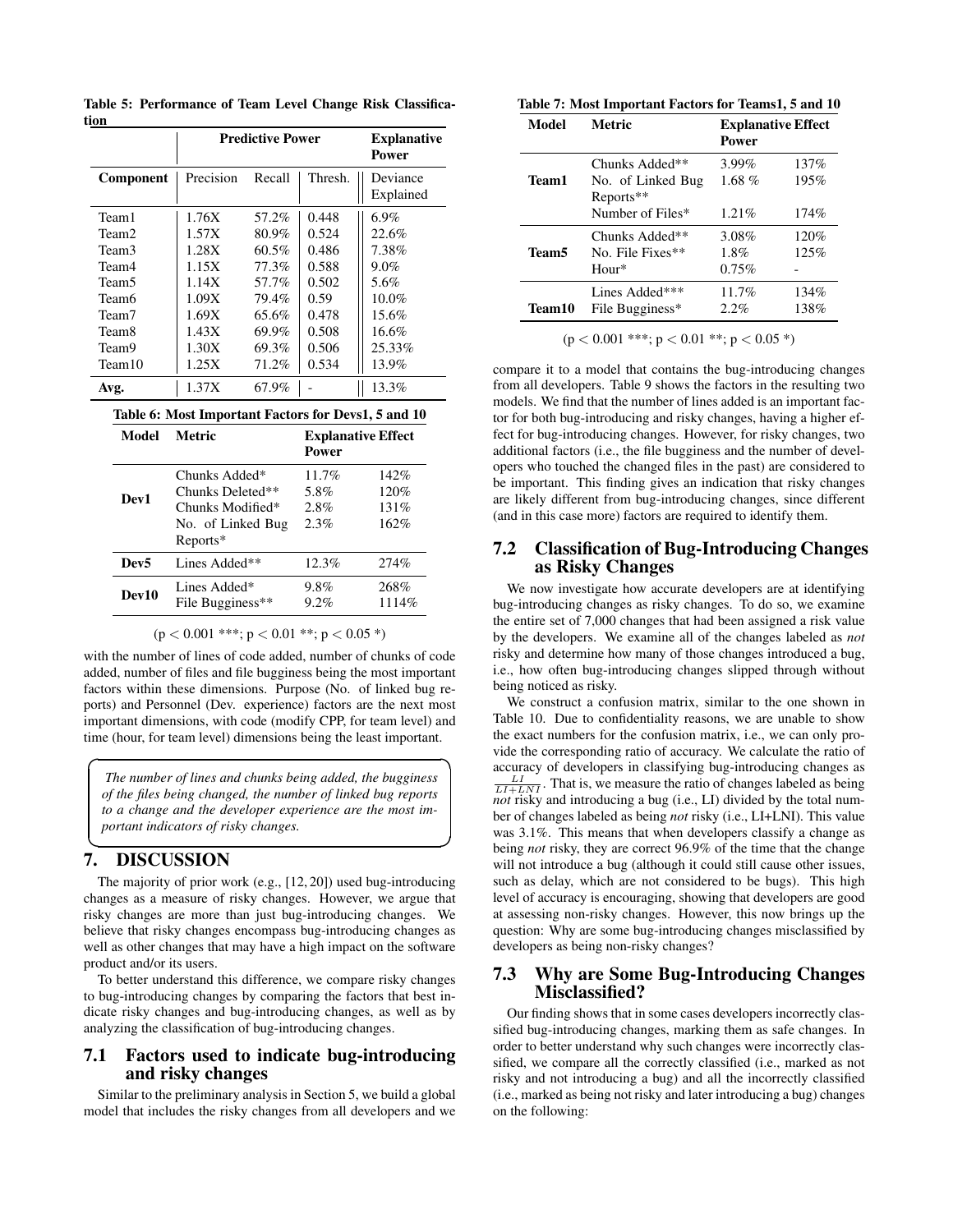|                | Developer-Level               |                   | <b>Team-Level</b>            |                   |
|----------------|-------------------------------|-------------------|------------------------------|-------------------|
| Dim.           | <b>Most Important factor</b>  | <b>Importance</b> | <b>Most Important factor</b> | <b>Importance</b> |
| Time           | $\overline{\phantom{0}}$      | 0                 | Hour                         |                   |
| <b>Size</b>    | Lines Added                   |                   | <b>Chunks Added</b>          | 10                |
| <b>Files</b>   | No. of Files & File Bugginess |                   | File Bugginess               | 6                 |
| Code           | -                             | 0                 | Modify CPP                   | 3                 |
| <b>Purpose</b> | No. of Linked Bug Reports     | 2                 | No. of Linked Bug Reports    | 4                 |
| Personnel      | Dev. Experience               |                   | Dev. Experience              | 4                 |

Table 8: Summary of Most Important Factors for Top 10 Developers and Teams

- Cause for the change: For each change, developers entered a reason for the change. We compared the percentages of each of the eight possible causes (shown in Table 11) between the correctly and incorrectly classified changes. The purpose of this analysis is to investigate whether there is a specific cause of a change that is more likely to be incorrectly classified.
- Bug fixing change?: We compare the percentage of bugfixing changes in the correctly and incorrectly classified changes. The purpose of this analysis is to investigate whether bug fixing changes are more likely to be classified incorrectly.
- Has related changes: If a change has other changes related to it (e.g., it requires changes made by others or depends on functionality recently modified by other changes), those changes are explicitly added in the change commit log. We compared the percentage of changes that have related changes for the correctly and incorrectly classified changes. The intuition for looking at related changes is to examine if changes that have related changes are harder to classify.
- Modifies API: If a change modifies API code, it is flagged by developers. The main idea is to make other developers aware that this change could potentially affect other code. We examine the difference between correctly and incorrectly classified changes to see whether changes that change API code are more likely to be incorrectly classified.

Table 11 summarizes our findings. The table presents the average percentage of changes in each category. For example, the first row of the table shows that 11.7% of the incorrectly classified changes were due to unclear requirements, whereas 11.5% of the correctly classified changes were due to unclear requirements. In this case, it is clear that a change caused by unclear requirements has no increased chance of being incorrectly classified. We also see a very small difference in classification accuracy for changes made as a side-effect of other changes. Changes due to unclear documentation, due to inadequate testing, due to coding errors, due to design flaws and bug fixing changes are more likely to be correctly classified than not. Changes due to a scope change are slightly more likely to be incorrectly classified. In contrast, changes due to integration errors (i.e., the change was made to fix an integration error) and changes that modify API code are twice as likely to be incorrectly classified. Also, *changes that have related changes are 10 times as likely to be incorrectly classified*. This finding indicates that although developers are aware of the fact that there are related changes, they are not aware of the potential risk of these related changes (i.e., since they are marking them as being not risky, these changes end up introducing bugs later on).

To make sure that our findings are chosen from a representative sample, we measured the number of unique developers responsible for the changes used in this analysis. We found that the incorrectly classified changes were made by more than 60 unique developers and the correctly classified changes were made by more than 370 developers.

Table 9: Most Important Factors When Classifying Bug Introducing Changes

| Model                          | Metric                                              | <b>Effect</b>                  |
|--------------------------------|-----------------------------------------------------|--------------------------------|
| <b>Bug-Introducing Changes</b> | Lines Added***                                      | $+180\%$                       |
| <b>Risky Changes</b>           | Lines Added***<br>File Bugginess***<br>File Devs*** | $+128%$<br>$+102\%$<br>$+131%$ |

 $(p < 0.001$  \*\*\*;  $p < 0.01$  \*\*;  $p < 0.05$  \*)

Table 10: Risky vs. Bug-introducing Changes

|             | <b>Bug-Introducing</b> |            |  |
|-------------|------------------------|------------|--|
| Risky   Yes |                        | No         |  |
| High        | HІ                     | <b>HNI</b> |  |
| Low         | LI                     | LNI        |  |

Based on these findings, we recommend that developers carefully consider their risk assignments for changes that are caused by integration errors, that have related changes and that modify API code.

## 8. LESSONS LEARNT AND FUTURE WORK

After performing our study, we asked the opinions of an experienced development manager in the company about our findings. The manager leads one of the teams studied as part of this paper and is not a co-author of the paper.

The development manager was excited about the findings and suggested that we build a recommendation tool that can be leveraged by him and other team managers to assign quality assurance efforts for risky changes. Based on the prediction models in Section 6, we built a prototype tool that is currently being used by teams within the company to automatically classify their changes. The tool is still in its early stages and features are being added to improve it.

At this early stage, the tool is just starting to be used to classify risky changes. Instead of having to rely on gut feelings, developers can now verify their intuition with a tool that can quantify the risk of a change. Changes that have a mismatch between the tool's classification and the manual classification are being investigated in more detail. Furthermore, our approach is also used to classify the many "unclassified" changes (e.g., during the period of our study, nearly 60% of the changes were unclassified).

As for the developer-specific versus team-level models, the manager shared our belief that team-level models are more practical. However, he suggested that developer-level models would be more beneficial in cases where new developers join a team for short periods of time (e.g., when interns join the development team). This of course assumes that we have enough team history to train the models on.

The manager pointed out that the strength of this work lies in the fact that its findings are simple and easy to understand. A model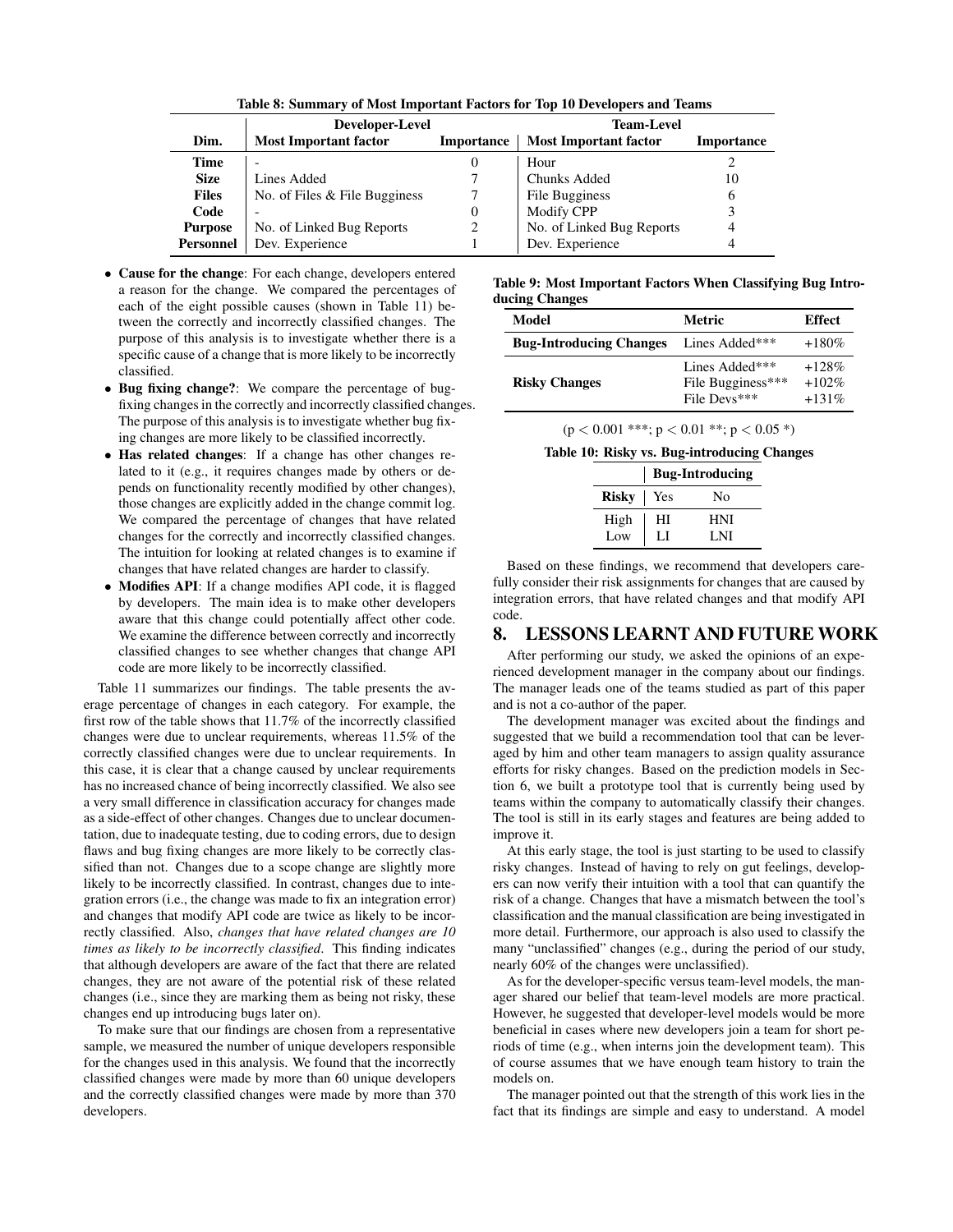that is made up of 4-5 factors can be easily understood by managers, so they will know why changes are being flagged. This makes the model much more appealing than a black-box type solution where changes are flagged without any insight as to the rationale. In addition, he pointed out that it would be desirable for the work to also provide a possible course of action to mitigate the risk of a flagged change. For example, a model that flags a risky change might suggest the reduction in risk that can be achieved if unit testing or code reviews were performed on the change.

Table 11: Comparison Between Correctly and Incorrectly Classified Changes

| Category                   |                              | <b>Incorrectly</b><br><b>Classified</b> | Correctly<br><b>Classified</b> |
|----------------------------|------------------------------|-----------------------------------------|--------------------------------|
|                            | Unclear Requirement          | 11.7%                                   | 11.5%                          |
|                            | Side-effect of Other Changes | 7.3%                                    | 6.4%                           |
| Cause                      | Unclear Documentation        | 0.7%                                    | $1.5\%$                        |
|                            | Inadequate Testing           | 0.73%                                   | 2.3%                           |
|                            | Scope Change                 | 4.4%                                    | $3.2\%$                        |
|                            | Coding Error                 | 28.5%                                   | 37.2%                          |
|                            | <b>Integration Error</b>     | 2.2%                                    | $0.8\%$                        |
|                            | Design Flaw                  | 10.9%                                   | 11.5%                          |
| Bug fixing change          |                              | 70.1%                                   | 77.9%                          |
| <b>Has related changes</b> |                              | 70.8%                                   | 7.4%                           |
| <b>Modifies API</b>        |                              | 2.9%                                    | 1.5%                           |

# 9. LIMITATIONS

Threats to Construct Validity consider the relationship between theory and observation, in case the measured variables do not measure the actual factors.

Changes that introduced bugs were manually mapped in this project (i.e., the change that caused a bug was mapped to the change that caused the bug). Although this mapping was done by the project developers themselves, in certain cases, some changes might not have been mapped correctly or not mapped at all.

The risk value used in our study was manually assigned to changes by the developers who made the change. Hence, it is possible that the wrong risk value is assigned. However, our analysis (in Section 7.2) of the percentage of non-risky changes that introduced bugs showed that developers are accurate 96.9% of the time. Also, it is important to note that the risk was not assigned by a manager or any other person. The fact that this risk is assigned by the developer who made the change makes it very credible. Furthermore, we are not aware of any other data set that has manually assigned risk values to changes. That said, it would be ideal to have perfect knowledge of the risky changes and use these changes to perform our study. One possibility is to track changes and see which ones actually required additional review or testing. Another possibility is to do a pilot study in which multiple people assign a risk value to a change and the level of inter-rater agreement can be used to have more confidence in the assigned risk value. Since we do not have such data yet, we refer this research as future work.

When asked to assign the risk to changes, developers assigned risk to 40% of the changes. Our results may be affected by the fact that not all changes were assigned a risk value. However, our response rate of 40% from developers is at least as good as other software engineering studies, which have a response rate in the range of 14 - 33% [4, 31].

During our investigation as to how correct developers are in classifying bug-introducing changes, we looked at how correct developers are when they mark changes as being non-risky. We did not look into how correct developers are when marking a change as risky. The reason is that changes marked as being risky undergo more scrutiny and might be modified before being integrated into the code base. Hence, the link between risky changes and bugintroducing changes is biased. In contrast, our analysis on changes flagged as non-risky does not exhibit such bias.

Threats to External Validity consider the generalization of our findings. The studied project was a commercial project written mainly in Java and C/C++, therefore, our results may not generalize to other commercial or open source projects. That said, we do believe that some of the findings may hold for similar projects, especially large, commercial projects from the mobile domain. We also believe that our finding which shows that risk of changes depends on the developer or team who makes the change may hold for other software projects.

Some of the factors used in our study are project specific, e.g., modify Java and modify CPP factors in Table 1. The goal of using these metrics was to examine the effect of upper layer (e.g., application) versus lower layer (e.g., OS) changes on risk. Different projects may use other programming languages or architectural styles, in which case, our metrics cannot be directly used. However, we believe that using factors that differentiate between upper and lower level changes can be done for other projects.

# 10. CONCLUSION

Organizations are strongly interested in managing risk which is a considerably more encompassing concept than bugs which has been extensively studied by the software engineering research community. While a risky change might not introduce bug, it might lead to delays and large cost overruns. In this empirical study, the first of its kind, we looked at a unique data set about the risk of software changes to better understand the characteristics of risky changes. The main findings of our study are:

- When studying risky changes, the developer making the change and the team they belong to need to be considered.
- Risky changes can be effectively identified using factors such as the number of lines and chunks added by the changes, the bugginess of the files being changed, the number of bug reports linked to the change and the experience of the developer making the change.
- We find that developers are accurate 96.1% of the time when identifying bug-introducing changes. However, developers' identification of risky changes is less reliable. Especially, when changes have many related changes.

Our study opens a new avenue for Software Engineering research related to risk management within software organizations, and not only bugs, introduced by changes. We plan (and encourage other researchers) to further develop on the findings of this paper. We see many potential avenues for future work related to risk management as a key and important concept in the production of software today.

Furthermore, one of the key lessons that we learned through this study is that practitioners are willing to get involved in research, as long as their commitment is kept to a minimum and the data collection is done in a non-intrusive manner.

## Acknowledgments

We would like to thank Research in Motion (RIM) for providing support and data access for this study. The findings and opinions expressed in this paper are those of the authors and do not necessarily represent or reflect those of RIM and/or its subsidiaries and affiliates. Moreover, our results do not in any way reflect the quality of RIM's products.